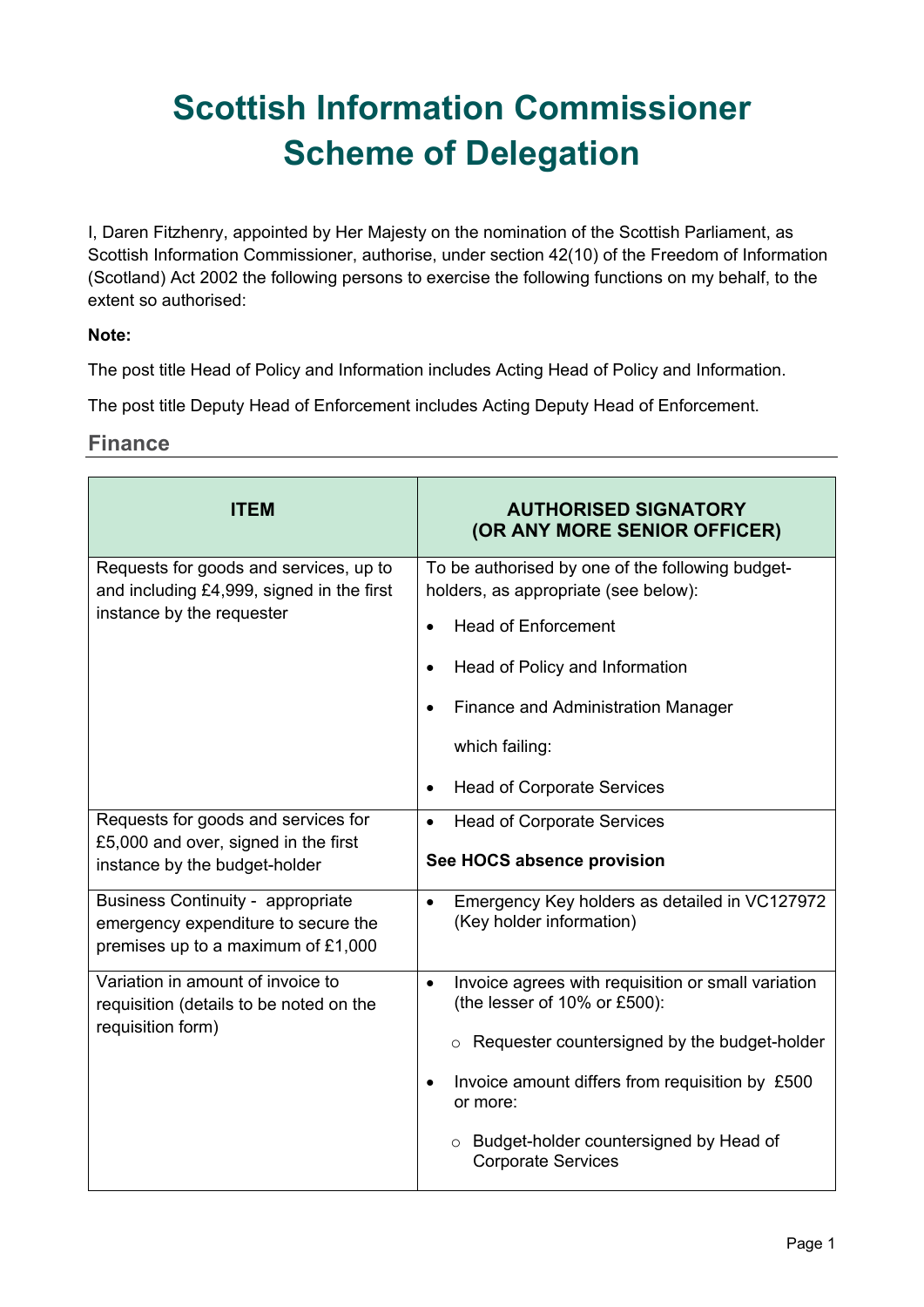| <b>ITEM</b>                                                                                                                                                                      | <b>AUTHORISED SIGNATORY</b><br>(OR ANY MORE SENIOR OFFICER)                                                                                                                                                                                                                                                                                                                                                                  |
|----------------------------------------------------------------------------------------------------------------------------------------------------------------------------------|------------------------------------------------------------------------------------------------------------------------------------------------------------------------------------------------------------------------------------------------------------------------------------------------------------------------------------------------------------------------------------------------------------------------------|
|                                                                                                                                                                                  | See HOCS absence provision                                                                                                                                                                                                                                                                                                                                                                                                   |
| Invoice payment authorisation signed in<br>first instance by requester to confirm<br>receipt of goods / services                                                                 | Any one of:<br><b>Head of Enforcement</b><br>Head of Policy and Information<br><b>Head of Corporate Services</b><br>Finance and Administration Manager,<br>other than who authorised the requisition                                                                                                                                                                                                                         |
|                                                                                                                                                                                  | See requester absence provision                                                                                                                                                                                                                                                                                                                                                                                              |
| Authorised signatories for payments from<br>bank account, including cheque book,<br>and authorised authenticators for<br><b>Bankline transactions</b><br><b>SIC Credit Cards</b> | Any two of the following:<br><b>Scottish Information Commissioner</b><br><b>Head of Enforcement</b><br><b>Head of Corporate Services</b><br>Head of Policy and Information<br><b>Finance and Administration Manager</b><br>Account holder only                                                                                                                                                                               |
| Petty cash account                                                                                                                                                               | Finance and Administration Manager, or<br>٠<br>Administrator<br>٠                                                                                                                                                                                                                                                                                                                                                            |
| Approval of travel / expenses claims                                                                                                                                             | Scottish Information Commissioner for claims by:<br>$\bullet$<br><b>Head of Corporate Services</b><br>$\circ$<br><b>Head of Enforcement</b><br>$\circ$<br>$\circ$ Head of Policy and Information<br>See SIC absence provision (5)<br>Head of Enforcement/ Head of Corporate<br>Services / Head of Policy and Information for<br>claims by:<br>Deputy Heads of Enforcement<br>O<br>Freedom of Information Officers (P&I)<br>O |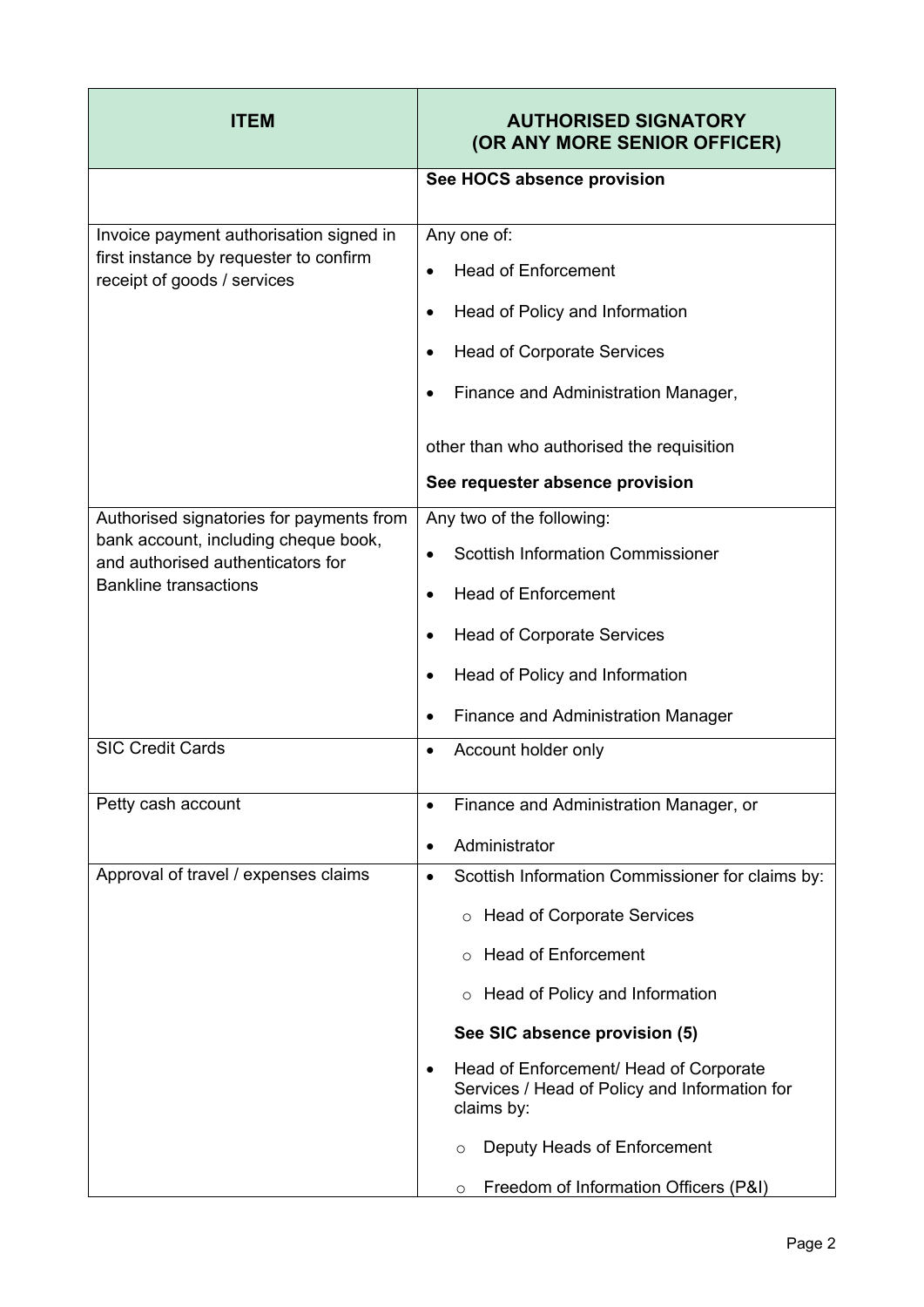| <b>ITEM</b> | <b>AUTHORISED SIGNATORY</b><br>(OR ANY MORE SENIOR OFFICER)                                                                                                                                                                                                                                                                                                                      |
|-------------|----------------------------------------------------------------------------------------------------------------------------------------------------------------------------------------------------------------------------------------------------------------------------------------------------------------------------------------------------------------------------------|
|             | Administration Officer (P&I)<br>$\circ$<br><b>Finance and Administration Manager</b><br>$\circ$<br>Finance and Administration Manager for claims<br>by:<br>Administrators<br>$\bigcap$<br>Deputy Heads of Enforcement for claims by:<br>$\circ$ Freedom of Information Officers (E)<br>Validation Officer (E)<br>$\circ$<br><b>Enforcement Team Support Assistant</b><br>$\circ$ |

#### **Staffing**

| <b>ITEM</b>                                           | <b>AUTHORISED SIGNATORY</b><br>(OR ANY MORE SENIOR OFFICER)                                                                                                 |
|-------------------------------------------------------|-------------------------------------------------------------------------------------------------------------------------------------------------------------|
| Annual leave (including other leave /<br>Flexi leave) | Scottish Information Commissioner for requests<br>$\bullet$<br>by:<br><b>Head of Enforcement</b><br>$\circ$<br><b>Head of Corporate Services</b><br>$\circ$ |
|                                                       | Head of Policy and Information<br>$\circ$                                                                                                                   |
|                                                       | See SIC absence provision (5)                                                                                                                               |
|                                                       | Head of Enforcement for requests by:<br>٠                                                                                                                   |
|                                                       | Deputy Heads of Enforcement<br>$\bigcirc$                                                                                                                   |
|                                                       | Head of Corporate Services for requests by:<br>٠                                                                                                            |
|                                                       | <b>Finance and Administration Manager</b><br>$\circ$                                                                                                        |
|                                                       | Administrator<br>$\circ$                                                                                                                                    |
|                                                       | Head of Policy and Information for requests by:                                                                                                             |
|                                                       | Freedom of Information Officers (P&I)<br>$\circ$                                                                                                            |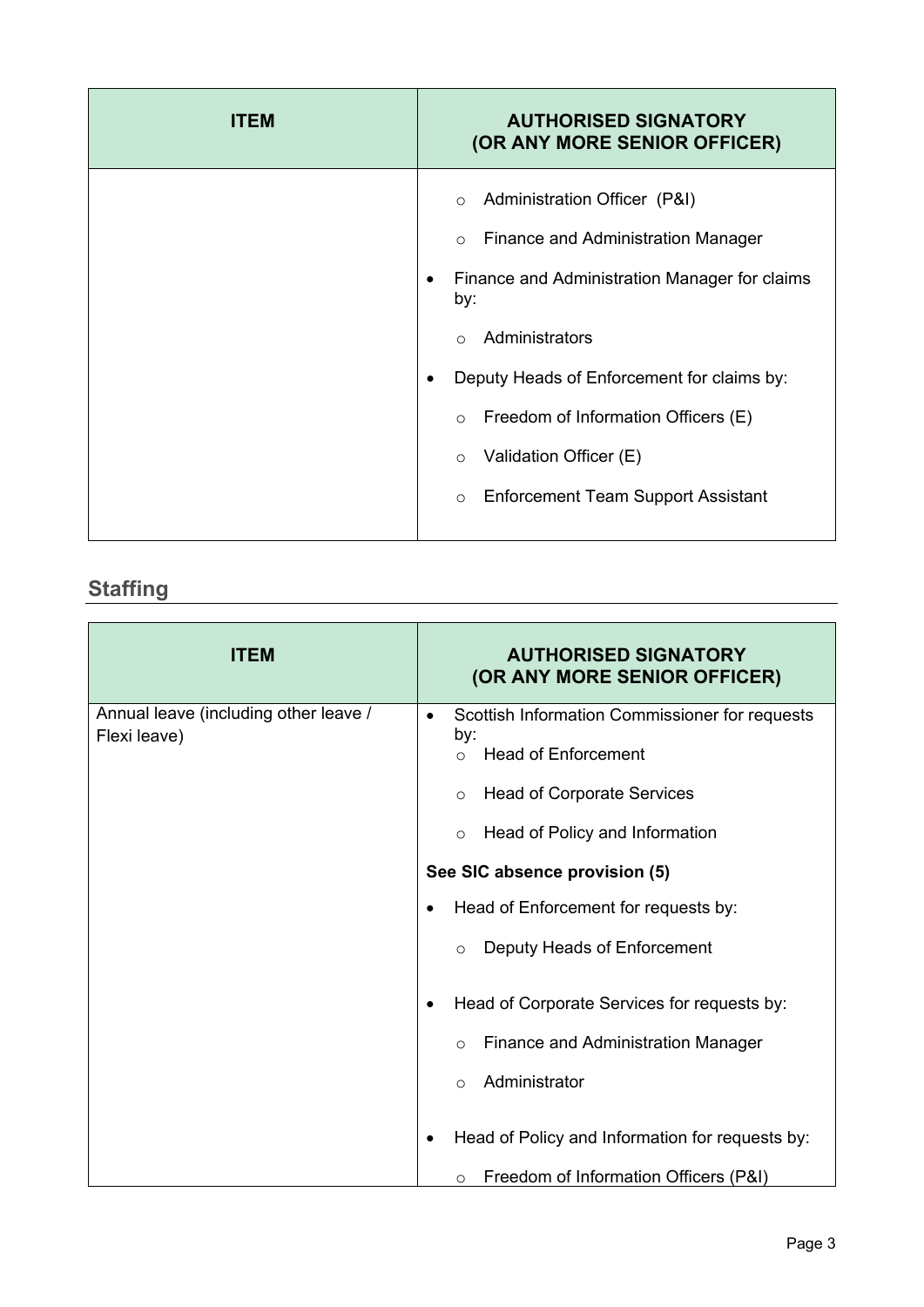| <b>ITEM</b>                                                            | <b>AUTHORISED SIGNATORY</b><br>(OR ANY MORE SENIOR OFFICER)                                                                                                                                                                                                                                                                                                                                                                                                  |
|------------------------------------------------------------------------|--------------------------------------------------------------------------------------------------------------------------------------------------------------------------------------------------------------------------------------------------------------------------------------------------------------------------------------------------------------------------------------------------------------------------------------------------------------|
|                                                                        | Freedom of Information Officer (P&I) for requests<br>by:<br>Administration Officer (P&I)<br>$\circ$<br>Deputy Head of Enforcement for requests by:<br>٠<br>Freedom of Information Officers (E)<br>$\circ$<br>Validation Officer (E)<br>$\circ$<br><b>Enforcement Team Support Assistant</b><br>$\circ$                                                                                                                                                       |
| Special Leave - requests for up to five<br>days in any 12 month period | Scottish Information Commissioner for requests<br>$\bullet$<br>by:<br><b>Head of Enforcement</b><br><b>Head of Corporate Services</b><br>$\circ$                                                                                                                                                                                                                                                                                                             |
|                                                                        | Head of Policy and Information<br>$\circ$<br>See SIC absence provision (5)                                                                                                                                                                                                                                                                                                                                                                                   |
|                                                                        | Head of Enforcement for requests by:<br>٠<br>Deputy Heads of Enforcement<br>$\circ$<br>Freedom of Information Officers (E)<br>Validation Officer (E)<br>$\circ$<br><b>Enforcement Team Support Assistant</b><br>$\circ$<br>Head of Corporate Services for requests by:<br><b>Finance and Administration Manager</b><br>$\circ$<br>Administrators<br>O<br>Head of Policy and Information for requests by:<br>Freedom of Information Officers (P&I)<br>$\circ$ |
| <b>Requests for References</b>                                         | Administration Officer (P&I)<br>$\circ$<br><b>Head of Corporate Services</b><br>See HOCS absence provision                                                                                                                                                                                                                                                                                                                                                   |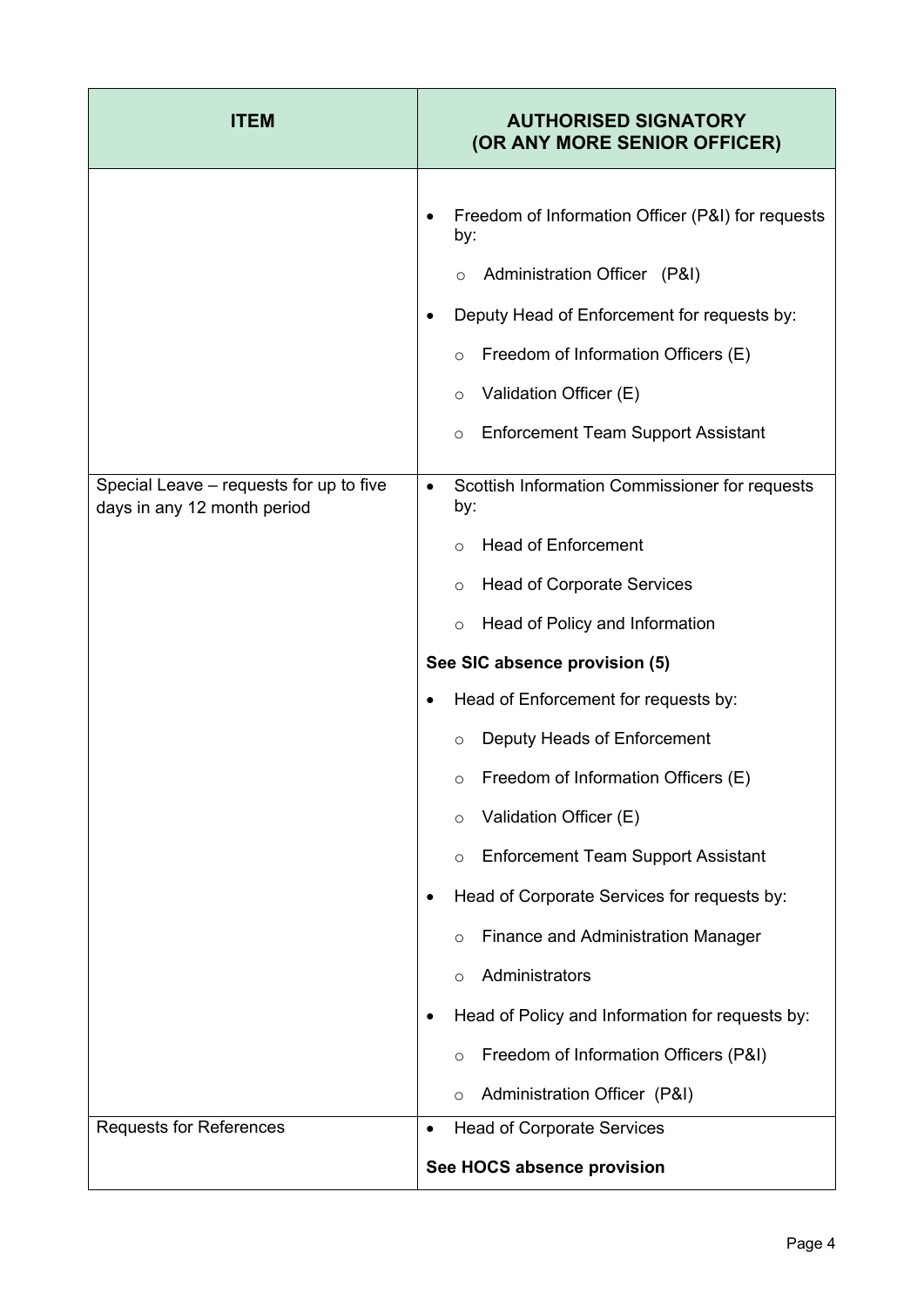| <b>ITEM</b>                                                                                                                                                                 | <b>AUTHORISED SIGNATORY</b><br>(OR ANY MORE SENIOR OFFICER)                  |
|-----------------------------------------------------------------------------------------------------------------------------------------------------------------------------|------------------------------------------------------------------------------|
| Letters of appointment (to be signed only<br>following the receipt of the Scottish<br>Information Commissioner's written<br>authority that the appointment is<br>confirmed) | <b>Head of Corporate Services</b><br>$\bullet$<br>See HOCS absence provision |
| Letters of regret                                                                                                                                                           | One of the following:                                                        |
|                                                                                                                                                                             | <b>Finance and Administration Manager</b>                                    |
|                                                                                                                                                                             | <b>Head of Enforcement</b>                                                   |
|                                                                                                                                                                             | <b>Head of Corporate Services</b>                                            |
|                                                                                                                                                                             | Head of Policy and Information                                               |

## **General correspondence**

| <b>ITEM</b>                                                          | <b>AUTHORISED SIGNATORY</b><br>(OR ANY MORE SENIOR OFFICER) |
|----------------------------------------------------------------------|-------------------------------------------------------------|
| Non-sensitive                                                        | <b>Finance and Administration Manager</b><br>$\bullet$      |
|                                                                      | Freedom of Information Officers                             |
|                                                                      | Administrators                                              |
| Potentially sensitive                                                | Any of the following:                                       |
|                                                                      | <b>Head of Enforcement</b>                                  |
|                                                                      | <b>Head of Corporate Services</b><br>$\bullet$              |
|                                                                      | Head of Policy and Information                              |
|                                                                      | Deputy Heads of Enforcement                                 |
| Letters to MPs, MSPs or MEPs (except                                 | Any of the following:                                       |
| where party to investigation or routine<br>P&I contact) <sup>1</sup> | <b>Head of Enforcement</b><br>$\bullet$                     |
|                                                                      | <b>Head of Corporate Services</b><br>٠                      |
|                                                                      | Head of Policy and Information<br>$\bullet$                 |
|                                                                      | Deputy Head of Enforcement                                  |

<sup>&</sup>lt;sup>1</sup> SIC to be made aware of correspondence

 $\overline{a}$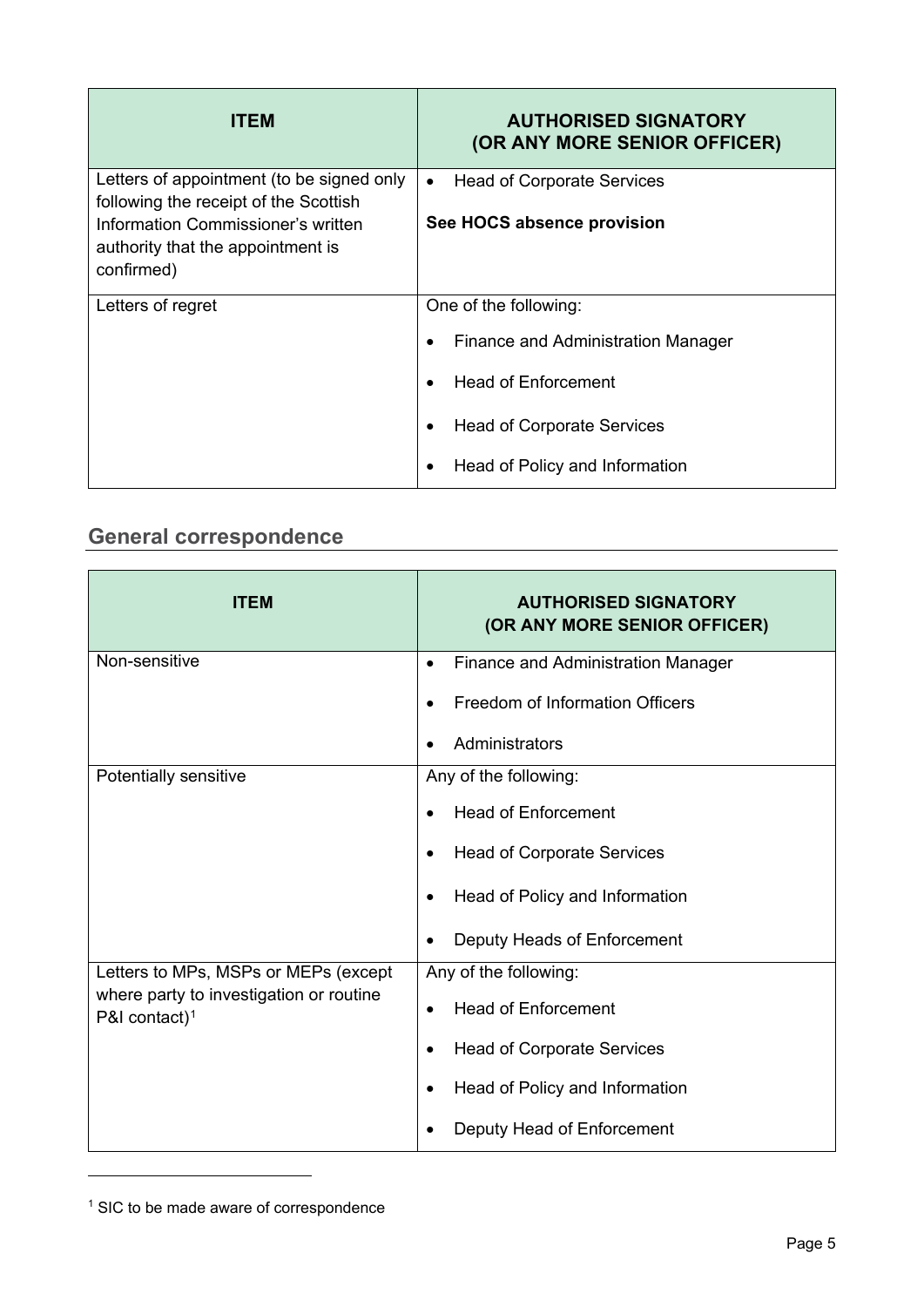| <b>ITEM</b>                                                         | <b>AUTHORISED SIGNATORY</b><br>(OR ANY MORE SENIOR OFFICER) |
|---------------------------------------------------------------------|-------------------------------------------------------------|
| Letters to the press                                                | Scottish Information Commissioner only                      |
| (except where party to investigation or<br>routine media team work) | See SIC absence provision (2)                               |

#### **Official documents and related correspondence**

| ITEM                                                                            | <b>AUTHORISED SIGNATORY</b><br>(OR ANY MORE SENIOR OFFICER) |
|---------------------------------------------------------------------------------|-------------------------------------------------------------|
| Any contract                                                                    | <b>Head of Corporate Services</b><br>$\bullet$              |
|                                                                                 | See HOCS absence provision                                  |
| Formal deeds and agreements (to be<br>signed only with the Scottish Information | <b>Head of Corporate Services</b><br>$\bullet$              |
| Commissioner's authority:                                                       | See HOCS absence provision                                  |
| See SIC absence provision (1)                                                   |                                                             |
| Drafting, laying and publication of a report<br>under section 46 of FOISA       | Scottish Information Commissioner only<br>$\bullet$         |
|                                                                                 | See SIC absence provision (6)                               |
| Drafting, consulting on and laying a<br>Strategic Plan under s46A of FOISA      | Scottish Information Commissioner only                      |
|                                                                                 | See SIC absence provision (6)                               |
| Validation of adoption of a model<br>publication scheme                         | Any of the following:                                       |
|                                                                                 | Head of Policy and Information                              |
|                                                                                 | Freedom of Information Officers (P&I)                       |
|                                                                                 | Administrators                                              |
|                                                                                 | Administration Officer (P&I)                                |
| Formal approvals of publication schemes                                         | Any of the following:                                       |
|                                                                                 | Head of Policy and Information<br>٠                         |
|                                                                                 | <b>Head of Enforcement</b>                                  |
|                                                                                 | Deputy Heads of Enforcement                                 |
|                                                                                 | Freedom of Information Officers (P&I)                       |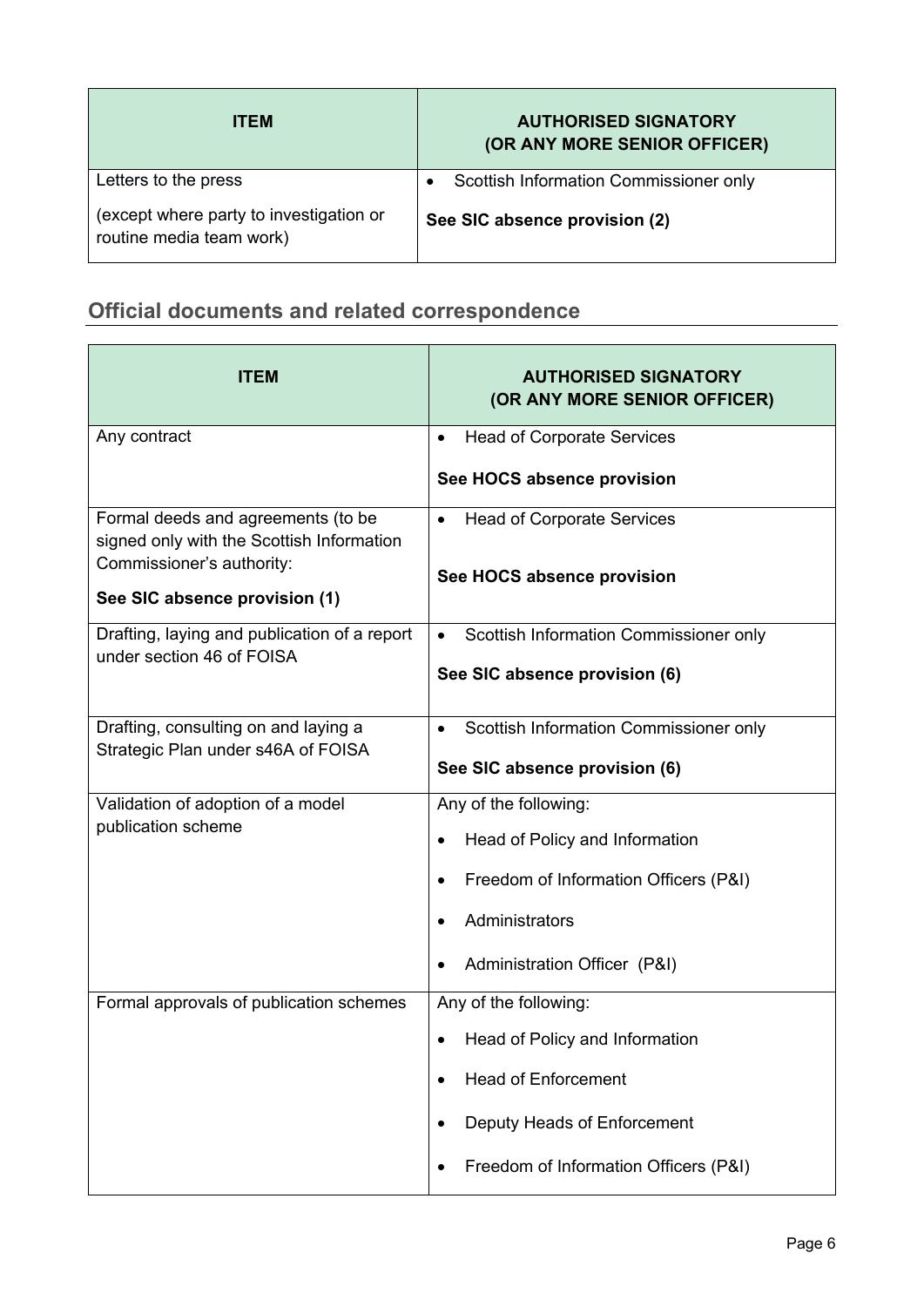| <b>ITEM</b>                                                                | <b>AUTHORISED SIGNATORY</b><br>(OR ANY MORE SENIOR OFFICER)                                 |
|----------------------------------------------------------------------------|---------------------------------------------------------------------------------------------|
| Formal refusals of publication schemes                                     | Any of the following:                                                                       |
|                                                                            | Head of Policy and Information                                                              |
|                                                                            | <b>Head of Enforcement</b>                                                                  |
| Open a Level 1 intervention                                                | Any member of SIC staff<br>$\bullet$                                                        |
| Open a Level 2 intervention or move a                                      | Any of the following:                                                                       |
| Level 1 intervention to Level 2                                            | <b>Scottish Information Commissioner</b>                                                    |
|                                                                            | <b>Head of Enforcement</b>                                                                  |
|                                                                            | Deputy Head of Enforcement                                                                  |
|                                                                            | Head of Policy and Information                                                              |
| Open a Level 3 intervention or move an                                     | Scottish Information Commissioner, or<br>$\bullet$                                          |
| existing intervention to Level 3                                           | Senior Management Team                                                                      |
| Open a Level 4 intervention or move an<br>existing intervention to Level 4 | <b>Scottish Information Commissioner</b><br>$\bullet$                                       |
|                                                                            | See SIC absence provision (2)                                                               |
| Information notices                                                        | <b>Head of Enforcement</b><br>$\bullet$                                                     |
|                                                                            | Deputy Heads of Enforcement<br>$\bullet$                                                    |
| <b>Enforcement notices</b>                                                 | <b>Scottish Information Commissioner</b>                                                    |
|                                                                            | Head of Enforcement (in relation to failure to<br>comply with s.23(1) of FOISA only)        |
|                                                                            | Deputy Head of Enforcement (in relation to<br>failure to comply with s.23(1) of FOISA only) |
|                                                                            | See SIC absence provision (3)                                                               |
| <b>Decision notices</b>                                                    | <b>Scottish Information Commissioner</b><br>$\bullet$                                       |
|                                                                            | <b>Head of Enforcement</b>                                                                  |
|                                                                            | Deputy Heads of Enforcement                                                                 |
|                                                                            | Freedom of Information Officer (E)                                                          |
|                                                                            | as set out in Section 3 ("Weighting and allocation")                                        |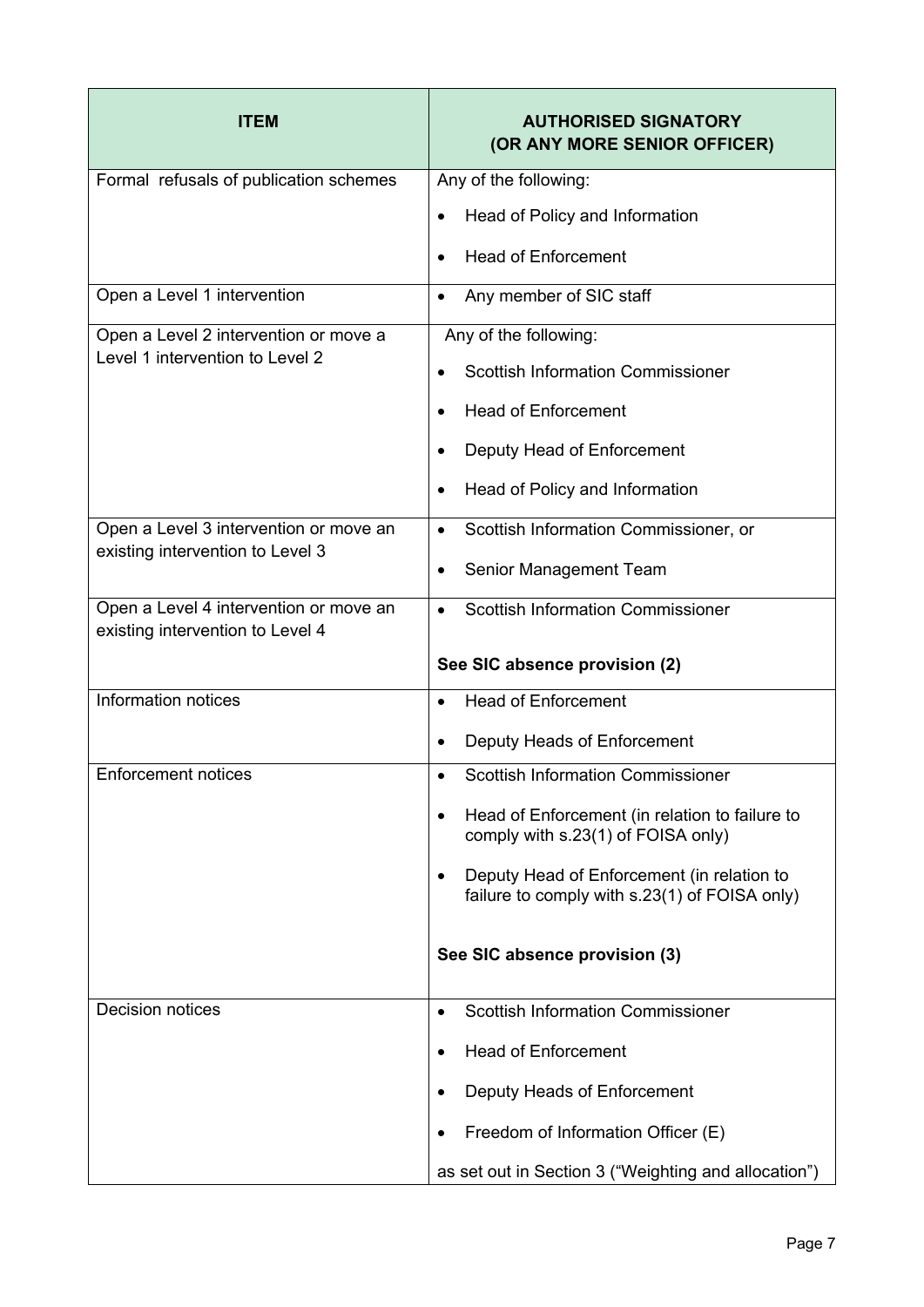| <b>ITEM</b>                              | <b>AUTHORISED SIGNATORY</b><br>(OR ANY MORE SENIOR OFFICER)           |
|------------------------------------------|-----------------------------------------------------------------------|
|                                          | of the Investigations Handbook VC123335                               |
|                                          | See also SIC absence provision (3)                                    |
|                                          | See also HOE absence provision                                        |
| Notices under $s.49(1)$ – frivolous or   | <b>Head of Enforcement</b><br>$\bullet$                               |
| vexatious                                | Deputy Head of Enforcement                                            |
|                                          | See also HOE absence provision                                        |
| Notices under $s.49(2)$ – withdrawn      | <b>Head of Enforcement</b><br>$\bullet$                               |
|                                          | Deputy Heads of Enforcement<br>$\bullet$                              |
|                                          | Freedom of Information Officers (E)                                   |
|                                          | Validation Officers (for cases not yet allocated<br>to an $FOIO(E)$ ) |
| Notices under $s.49(2)$ – abandoned      | <b>Head of Enforcement</b><br>$\bullet$                               |
|                                          | Deputy Heads of Enforcement<br>$\bullet$                              |
| Accepting a late application in terms of | <b>Head of Enforcement</b><br>$\bullet$                               |
| s.47(6)                                  | Deputy Head of Enforcement                                            |
|                                          | See also HOE absence provision                                        |

#### **SIC absence provision**

| <b>ITEM</b>                                                                                                                                                                                                          | <b>AUTHORISED SIGNATORY</b><br>(OR ANY MORE SENIOR OFFICER)                                                                                                                                                                                                                                                                                    |
|----------------------------------------------------------------------------------------------------------------------------------------------------------------------------------------------------------------------|------------------------------------------------------------------------------------------------------------------------------------------------------------------------------------------------------------------------------------------------------------------------------------------------------------------------------------------------|
| Where SIC is un-contactable or<br>unavailable, e.g. on sick or prolonged<br>leave, for a period beyond which it would<br>be impracticable for a decision to be<br>delayed, the authority is delegated as<br>follows: | SIC absence provision (1)<br>On the decision by at least two of:<br>Head of Enforcement<br>$\bullet$<br><b>Head of Corporate Services</b><br>٠<br>Head of Policy and Information<br>Wherever practicable, there should be a noted<br>discussion among the Heads of Department prior to<br>making such a decision.<br>SIC absence provision (2) |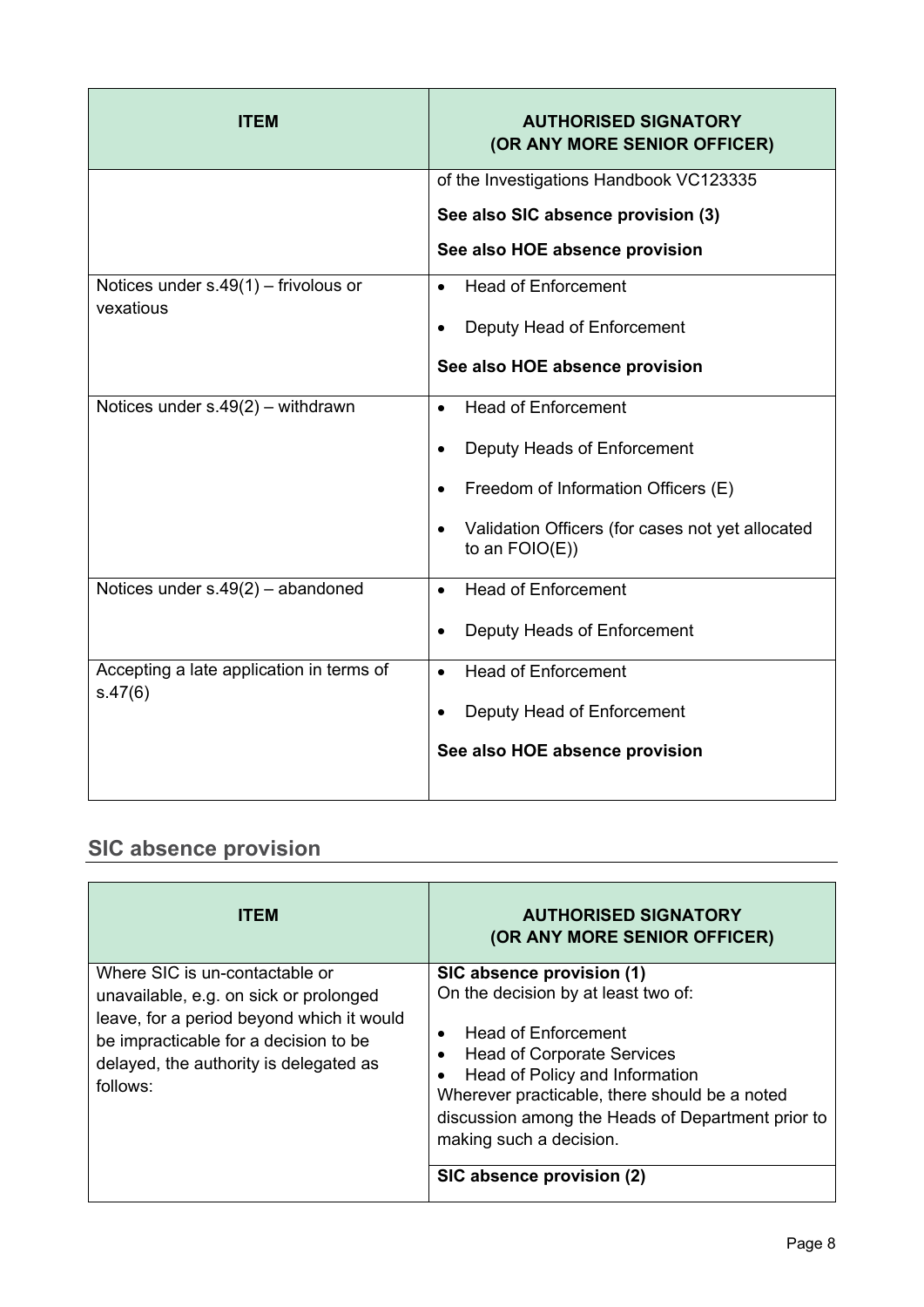|                                                                                            | Head of Enforcement or                                                                      |  |
|--------------------------------------------------------------------------------------------|---------------------------------------------------------------------------------------------|--|
|                                                                                            | Head of Policy and Information                                                              |  |
|                                                                                            | SIC absence provision (3)                                                                   |  |
|                                                                                            |                                                                                             |  |
|                                                                                            | <b>Head of Enforcement</b>                                                                  |  |
|                                                                                            |                                                                                             |  |
|                                                                                            |                                                                                             |  |
|                                                                                            |                                                                                             |  |
|                                                                                            | SIC absence provision (4)                                                                   |  |
|                                                                                            | Head of Enforcement for practice                                                            |  |
|                                                                                            | recommendations under s60, s61 or S62 codes                                                 |  |
|                                                                                            |                                                                                             |  |
|                                                                                            | Head of Policy and Information for practice                                                 |  |
|                                                                                            | recommendations under s61 code.                                                             |  |
|                                                                                            | SIC absence provision (5)                                                                   |  |
|                                                                                            | Head of Corporate Services for requests by                                                  |  |
|                                                                                            |                                                                                             |  |
|                                                                                            | Head of Enforcement or Head of Policy and                                                   |  |
|                                                                                            | Information                                                                                 |  |
|                                                                                            | Head of Enforcement for requests by Head of                                                 |  |
|                                                                                            | <b>Corporate Services</b>                                                                   |  |
|                                                                                            | SIC absence provision (6)                                                                   |  |
|                                                                                            | On the decision of the Head of Corporate Services                                           |  |
|                                                                                            | and                                                                                         |  |
|                                                                                            |                                                                                             |  |
|                                                                                            | the Head of Enforcement or                                                                  |  |
|                                                                                            |                                                                                             |  |
|                                                                                            |                                                                                             |  |
|                                                                                            | the Head of Policy and Information                                                          |  |
|                                                                                            |                                                                                             |  |
|                                                                                            |                                                                                             |  |
|                                                                                            | (See also HOCS absence provision)                                                           |  |
|                                                                                            |                                                                                             |  |
|                                                                                            | For other matters not specifically covered by the Scheme of Delegation but where a decision |  |
| cannot be reasonably delayed, the authority is delegated to at least two of the following: |                                                                                             |  |

- Head of Corporate Services
- Head of Enforcement
- Head of Policy and Information

In such circumstances, there must be a noted discussion among the Heads of Department prior to making such a decision.

#### **HOCS absence provision**

| <b>ITEM</b>                                                                  | <b>AUTHORISED SIGNATORY</b><br>(OR ANY MORE SENIOR OFFICER) |
|------------------------------------------------------------------------------|-------------------------------------------------------------|
| Where HOCS is un-contactable or                                              | On the joint decision of:                                   |
| unavailable, e.g. on sick or prolonged<br>leave, for a period beyond which a | Head of Enforcement                                         |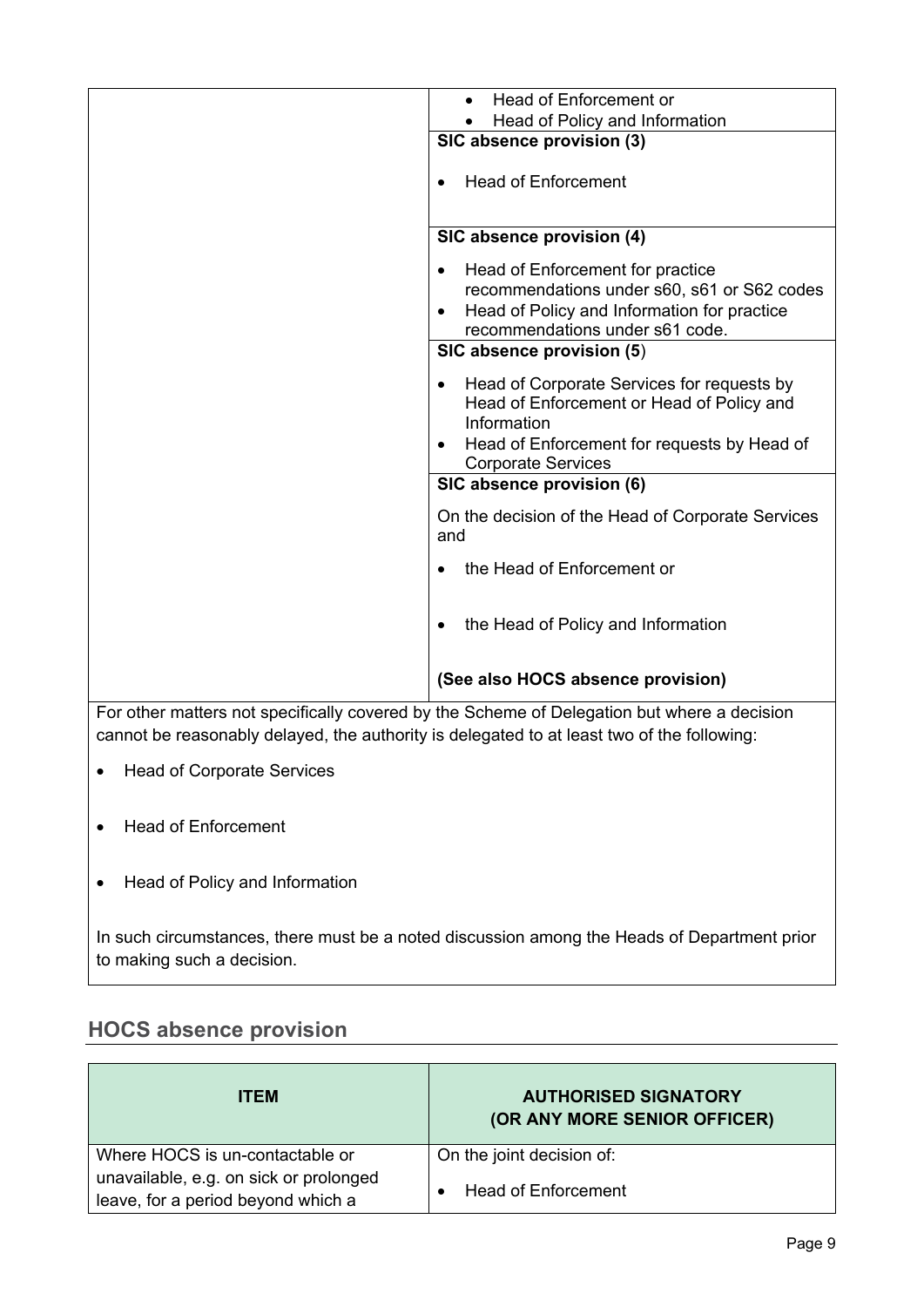| decision cannot be delayed, the authority |                                |
|-------------------------------------------|--------------------------------|
| is delegated as follows:                  | Head of Policy and Information |

#### **HOPI absence provision**

| <b>ITEM</b>                                                                                                                                                                              | <b>AUTHORISED SIGNATORY</b><br>(OR ANY MORE SENIOR OFFICER) |
|------------------------------------------------------------------------------------------------------------------------------------------------------------------------------------------|-------------------------------------------------------------|
| Where HOPI is un-contactable or<br>unavailable, e.g. on sick or prolonged<br>leave, for a period beyond which a<br>decision cannot be delayed, the authority<br>is delegated as follows: | Head of Enforcement<br>See also HOE absence provision       |

#### **HOE absence provision**

| <b>ITEM</b>                                                                                                                                  | <b>AUTHORISED SIGNATORY</b><br>(OR ANY MORE SENIOR OFFICER) |
|----------------------------------------------------------------------------------------------------------------------------------------------|-------------------------------------------------------------|
| Where HOE is un-contactable or<br>unavailable, e.g. on sick or prolonged<br>leave, for a period beyond which a<br>decision cannot be delayed | <b>Scottish Information Commissioner</b>                    |

## **Requester absence provision**

| <b>ITEM</b>                                                                                                                                                                                | <b>AUTHORISED SIGNATORY</b><br>(OR ANY MORE SENIOR OFFICER)                       |
|--------------------------------------------------------------------------------------------------------------------------------------------------------------------------------------------|-----------------------------------------------------------------------------------|
| Where requester is unavailable to approve<br>an invoice e.g. on sick or prolonged leave,<br>for a period beyond which it is<br>unacceptable to delay further the payment<br>of an invoice: | A member of the requester's team who can confirm<br>receipts of goods or services |
|                                                                                                                                                                                            | Failing which any one of :                                                        |
|                                                                                                                                                                                            | <b>Head of Corporate Services</b>                                                 |
|                                                                                                                                                                                            | <b>Head of Enforcement</b>                                                        |
|                                                                                                                                                                                            | Head of Policy and Information                                                    |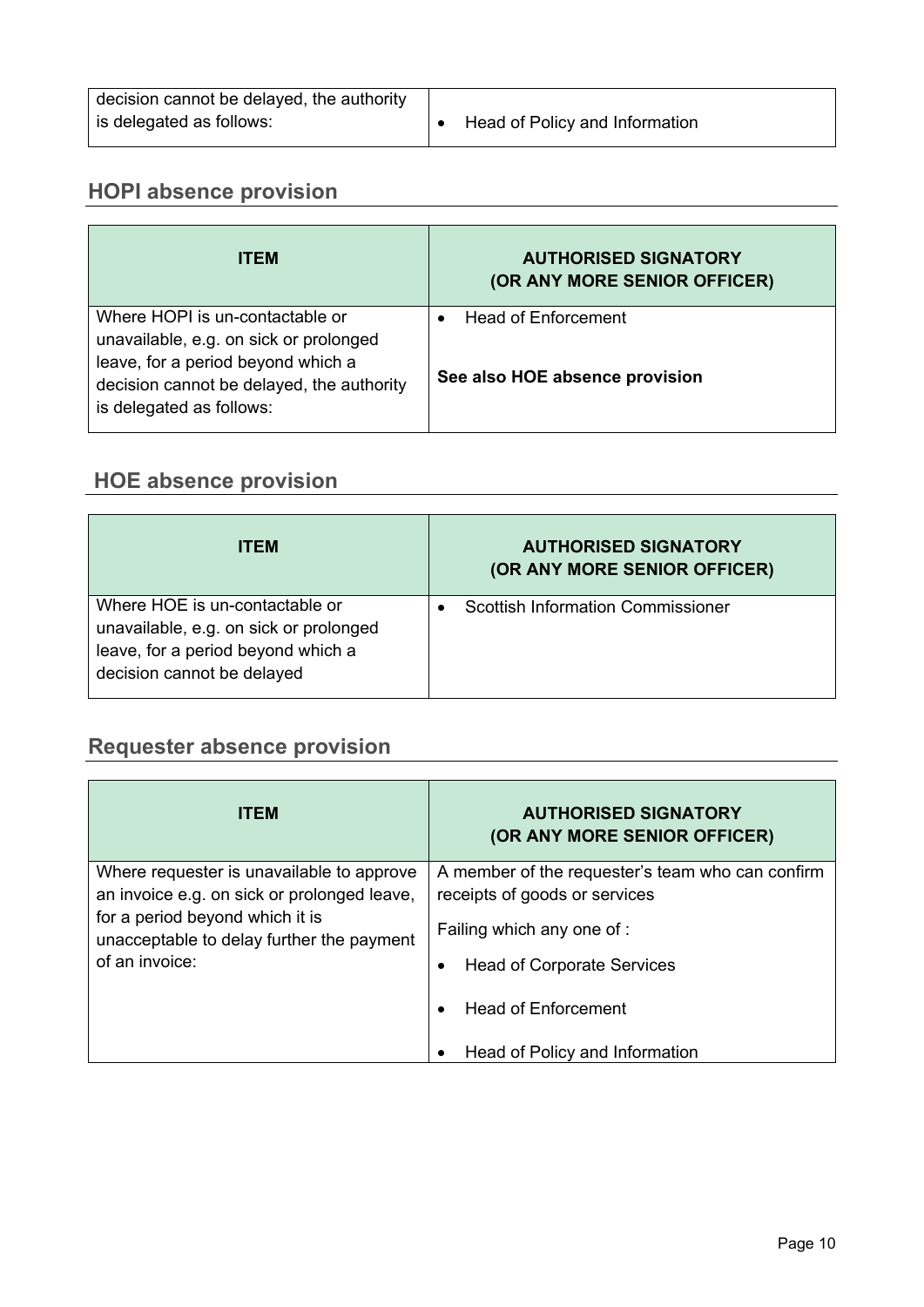## **Budget holders**

 $\mathbf{r}$ 

The overall budget is delegated to the Head of Corporate Services.

Further delegation to budget-holders is specified below:

|         | <b>AUTHORISED SIGNATORY</b><br>(OR ANY MORE SENIOR OFFICER) |         | <b>ITEM</b>                               |
|---------|-------------------------------------------------------------|---------|-------------------------------------------|
| $\circ$ | <b>Legal Advisers</b>                                       | $\circ$ | <b>Head of Enforcement</b>                |
|         |                                                             | $\circ$ | <b>Head of Corporate Services</b>         |
| $\circ$ | Legal Fees re Appeals to Courts                             | $\circ$ | Deputy Head of Enforcement                |
| $\circ$ | Printing                                                    | $\circ$ | Head of Policy and Information            |
| $\circ$ | <b>Publicity and Promotion</b>                              |         |                                           |
| $\circ$ | Research                                                    |         |                                           |
| $\circ$ | Library / Subscriptions                                     | $\circ$ | <b>Finance and Administration Manager</b> |
| $\circ$ | Rent                                                        |         |                                           |
| $\circ$ | Rates                                                       |         |                                           |
| $\circ$ | <b>Utilities</b>                                            |         |                                           |
| $\circ$ | Cleaning                                                    |         |                                           |
| $\circ$ | Recruitment                                                 |         |                                           |
| $\circ$ | Training                                                    |         |                                           |
| $\circ$ | Maintenance                                                 |         |                                           |
| $\circ$ | Administration                                              |         |                                           |
| $\circ$ | Insurance                                                   |         |                                           |
| $\circ$ | Telephones                                                  |         |                                           |
| $\circ$ | Postage                                                     |         |                                           |
| $\circ$ | $\mathsf{I}\mathsf{T}$                                      |         |                                           |
| $\circ$ | Auditors                                                    |         |                                           |

 $\overline{ }$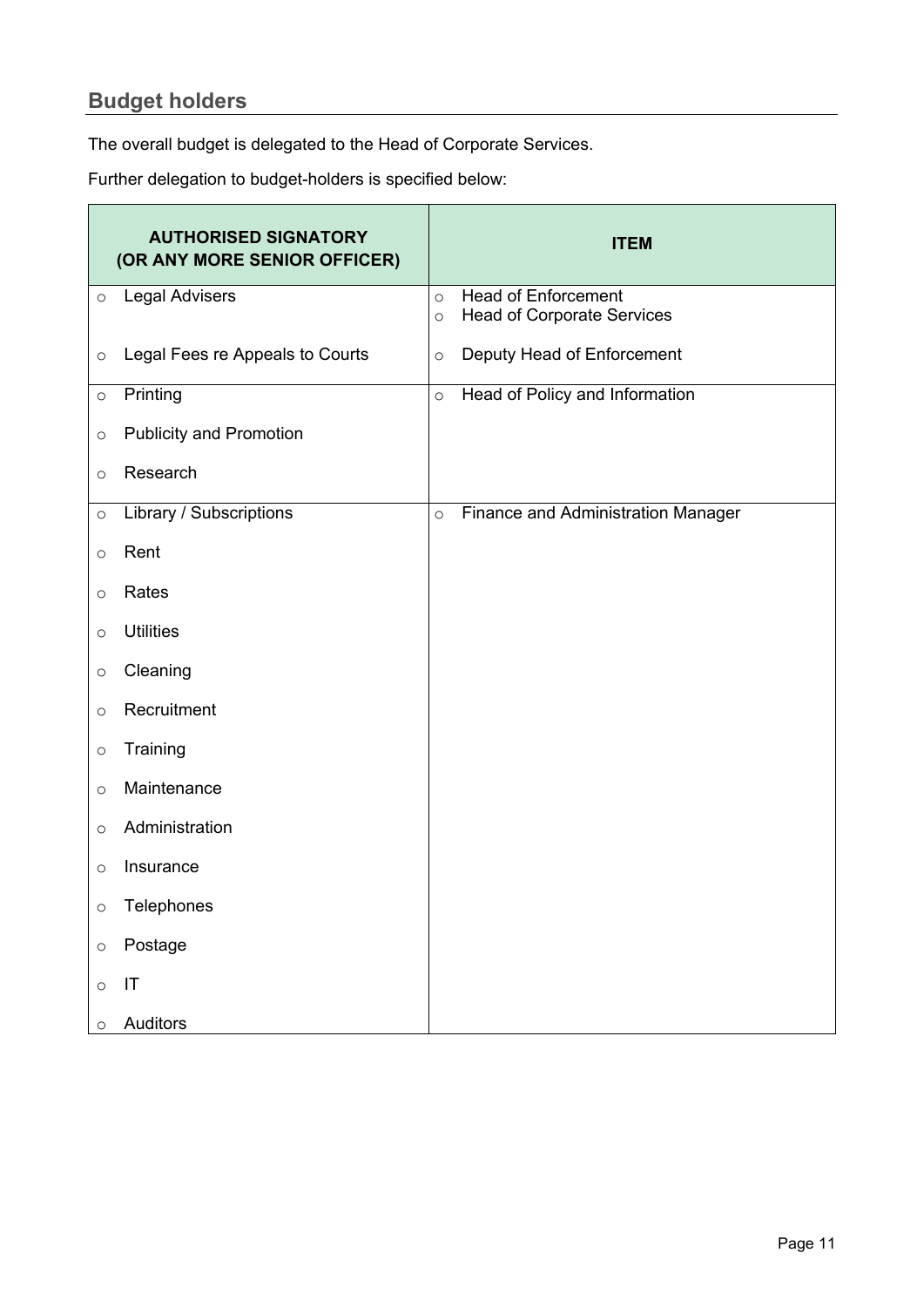#### **List of abbreviations**

| <b>SIC</b>  | <b>Scottish Information Commissioner</b> |
|-------------|------------------------------------------|
|             | Enforcement                              |
| <b>HOCS</b> | <b>Head of Corporate Services</b>        |
| <b>HOPI</b> | Head of Policy and Information           |
| P&I         | Policy and Information                   |

Dated………5 July 2021……………………………………….

Dan fill

Signed………………………………………………

**Daren Fitzhenry, Scottish Information Commissioner**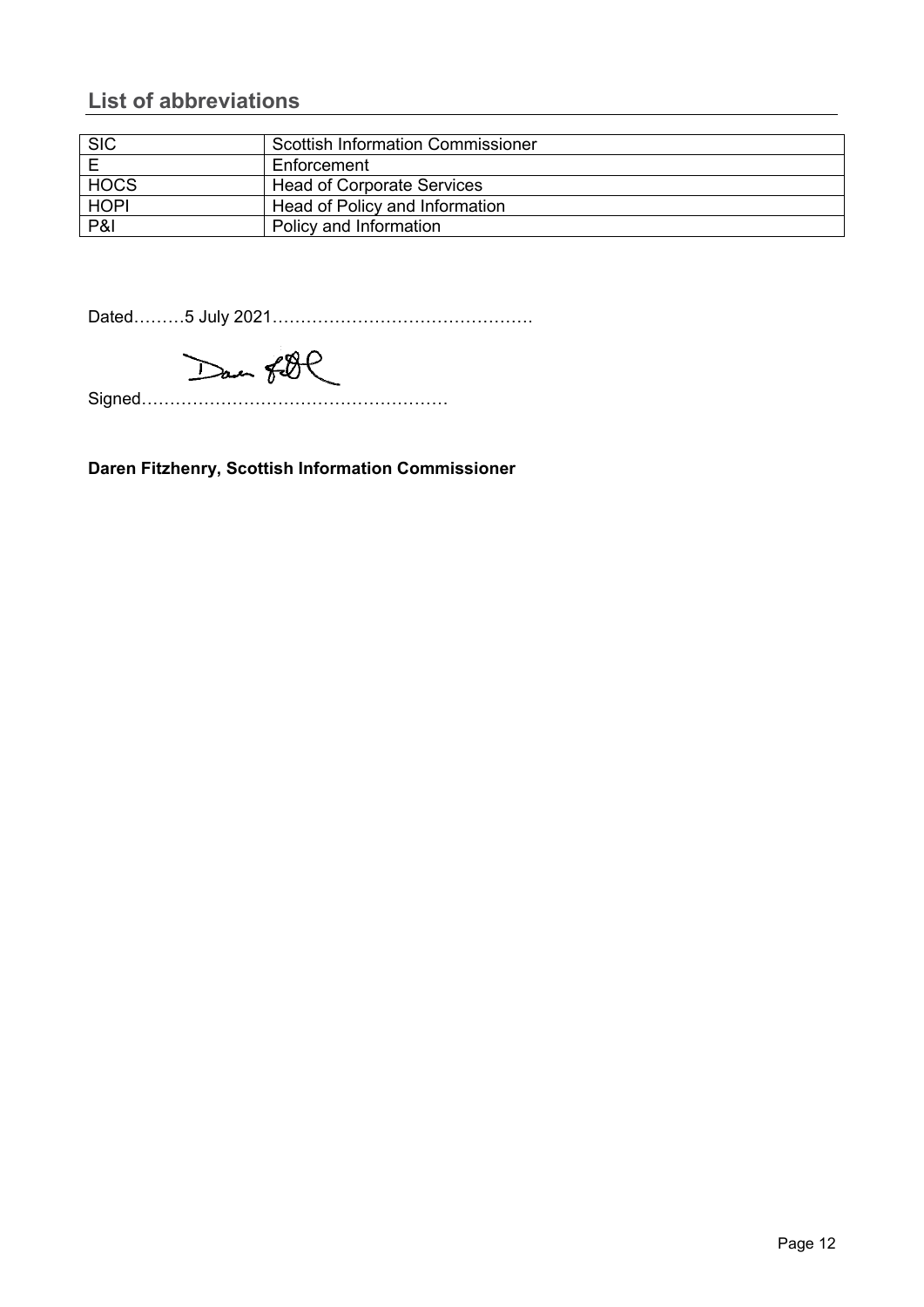## **Authorised signatories (as provided for in the Scheme of Delegation)**

| <b>Name / Position</b>                   |
|------------------------------------------|
| Daren Fitzhenry                          |
| <b>Scottish Information Commissioner</b> |
| Margaret Keyse                           |
| <b>Head of Enforcement</b>               |
| <b>Helen Gardner-Swift</b>               |
| <b>Head of Corporate Services</b>        |
| <b>Claire Stephen</b>                    |
| Acting Head of Policy and<br>Information |
| Euan McCulloch                           |
| Deputy Head of Enforcement               |
| Lorraine Currie                          |
| Acting Deputy Head of Enforcement        |
| Colin MacFadyen                          |
| Acting Deputy Head of Enforcement        |
| Freedom of Information Officer (E)       |
| Joseph Chapman                           |
| Freedom of Information Officer (P&I)     |
| Lorraine Currie                          |
| Freedom of Information Officer (P&I)     |
| <b>Julie Frew</b>                        |
| Freedom of Information Officer (E)       |
| Karin Killington                         |
| Freedom of Information Officer (E)       |
| <b>Avril Mills</b>                       |
| Freedom of Information Officer (E)       |
| <b>Elaine Moffat</b>                     |
| Freedom of Information Officer (E)       |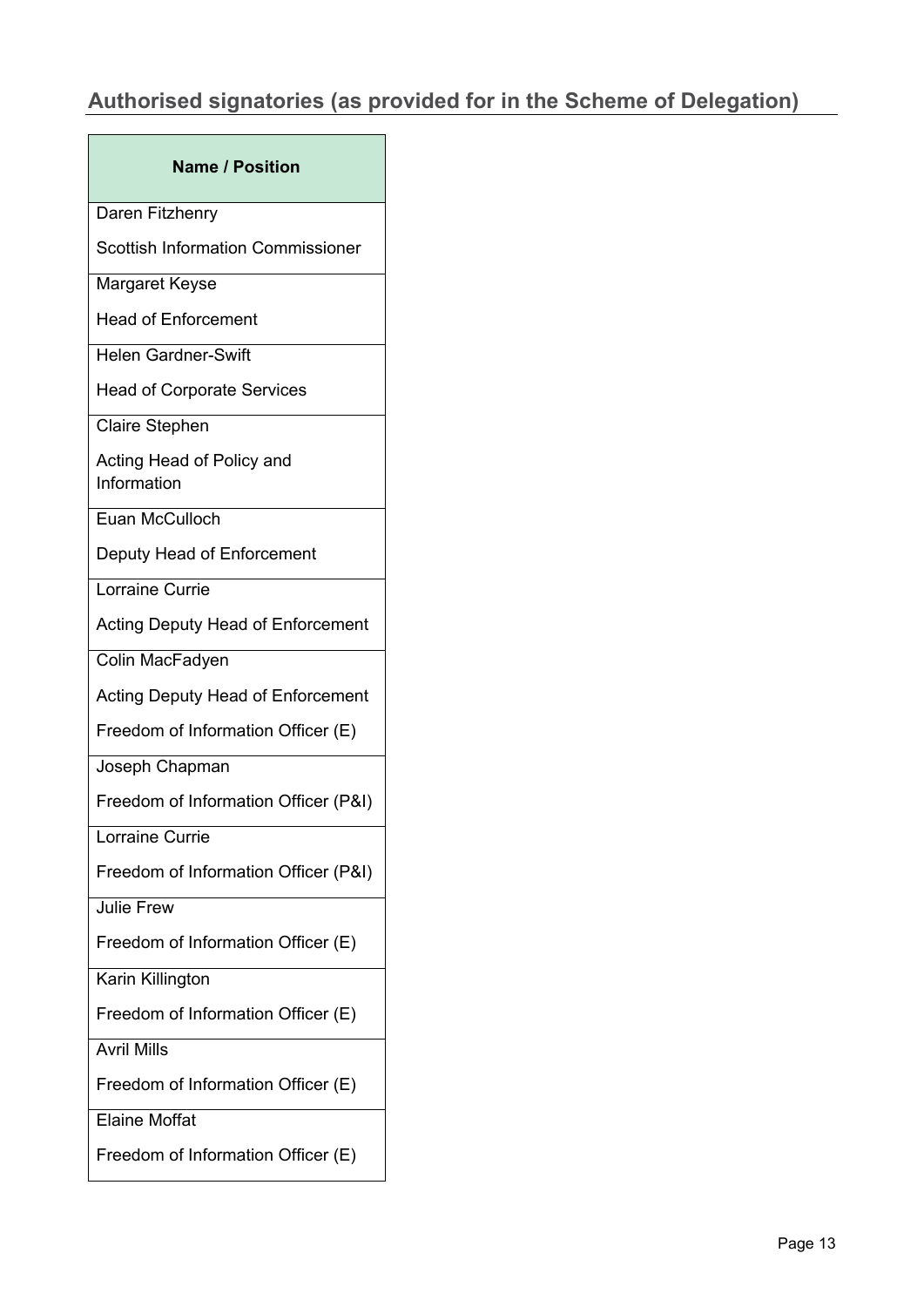| <b>Paul Mutch</b>                            |
|----------------------------------------------|
| Freedom of Information Officer (P&I)         |
| <b>Jennifer Ross</b>                         |
| Freedom of Information Officer (E)           |
| Karen Lindsay                                |
| Freedom of Information Officer (E)           |
| <b>Wendy Snedden</b>                         |
| Freedom of Information Officer (E)           |
| <b>Jill Walker</b>                           |
| Freedom of Information Officer (E)           |
| <b>Kim Berry</b>                             |
| <b>Finance and Administration Manager</b>    |
| Liz Brown                                    |
| <b>Finance and Administration Manager</b>    |
| <b>Pauline Keith</b>                         |
| Validation Officer (E)                       |
| <b>Suzanne Jenkins</b>                       |
| Validation Officer (E)                       |
| Andrea McEwan                                |
| <b>Enforcement Team Support</b><br>Assistant |
| Lynsey McKenna                               |
| Administration Officer (P&I)                 |
| <b>Bethan Owen</b>                           |
| Administrator                                |
| Terna Waya                                   |
| Freedom of Information Officer (P&I)         |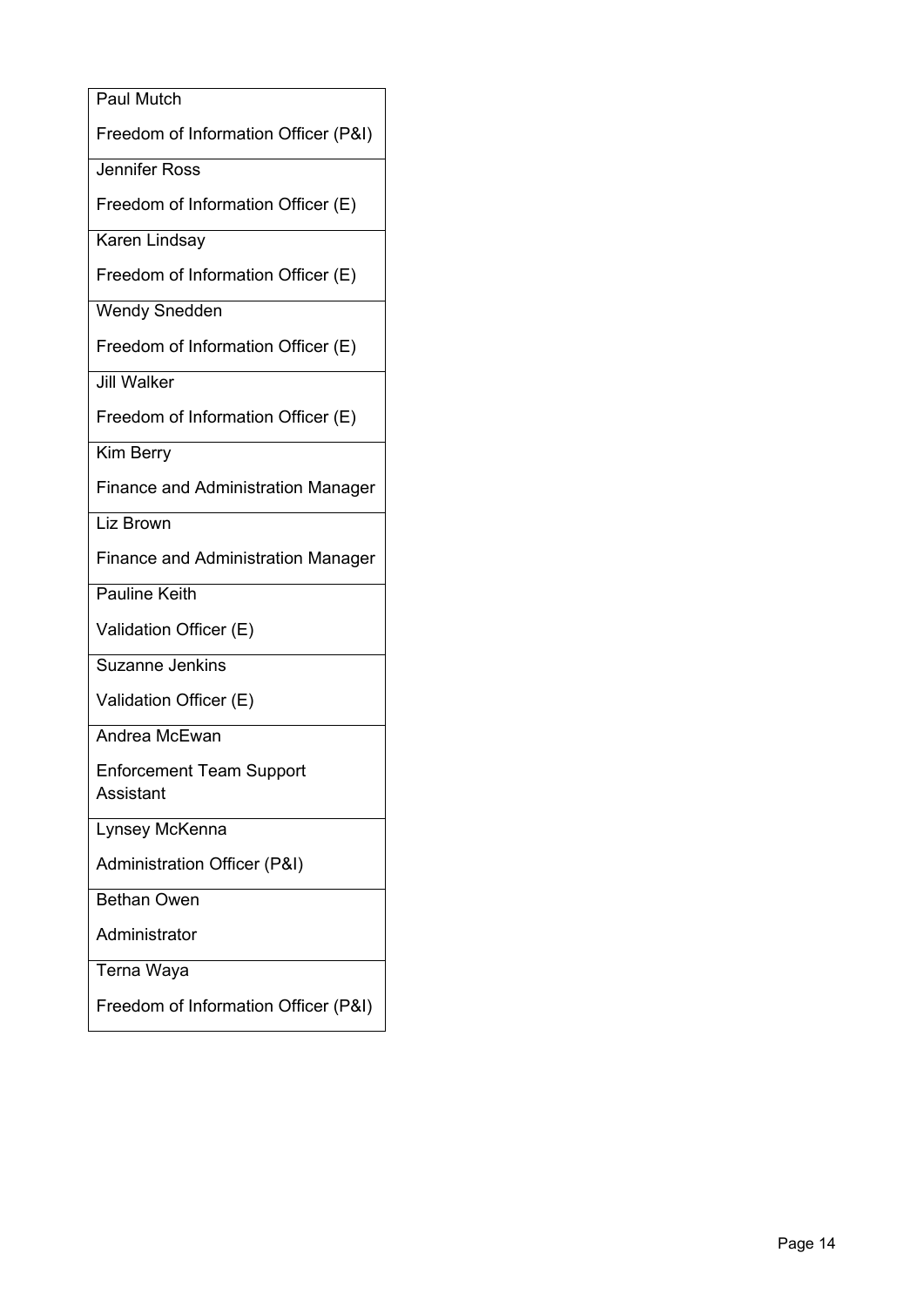#### **Document Control Sheet**

| <b>Document Information</b>                                                          |                                           |  |
|--------------------------------------------------------------------------------------|-------------------------------------------|--|
| Full name of current version: Class, Title, Version No and<br>Status.                | C1 Scheme of Delegation v01 CURRENT ISSUE |  |
| VC File Id                                                                           | 95043                                     |  |
| Type                                                                                 | Policy                                    |  |
| Approver                                                                             | <b>SMT</b>                                |  |
| Responsible Manager                                                                  | <b>HOCS</b>                               |  |
| Date of next planned review                                                          | Annual or as required                     |  |
| <b>Approval &amp; Publication</b>                                                    |                                           |  |
| Approval Date (major version)                                                        | 16/10/2017                                |  |
| For publication (Y/N)                                                                | Υ                                         |  |
| Date published                                                                       | 04/04/2022                                |  |
| Name of document in website file library                                             | SchemeofDelegation                        |  |
| Corrections / Unplanned or Ad hoc reviews (see Summary of changes below for details) |                                           |  |
| Date of last update                                                                  | 29/03/2022                                |  |

| <b>Summary of changes to document</b> |                  |                           |                                 |                                                                                                                                                                       |
|---------------------------------------|------------------|---------------------------|---------------------------------|-----------------------------------------------------------------------------------------------------------------------------------------------------------------------|
| <b>Date</b>                           | <b>Action by</b> | <b>Version</b><br>updated | <b>New</b><br>version<br>number | <b>Brief description</b>                                                                                                                                              |
|                                       | (initials)       | (e.g.<br>$01.25 - 36$     | (e.g.<br>01.27, or<br>02.03)    | (e.g. updated paras 1-8, updated HOPI to HOCS, reviewed<br>whole section on PI test, whole document updated, corrected<br>typos, reformatted to new branding)         |
| 03/11/17                              | <b>LB</b>        | 01.00                     | 01.02                           | New document created, DCS updated and document<br>published                                                                                                           |
| 11/01/18                              | <b>LB</b>        | 01.02                     | 01.03                           | Changes to reflect FAM leaving and change of vc number                                                                                                                |
| 05/06/18                              | <b>HGS</b>       | 01.03                     | 01.04                           | Approved changes to reflect FAM leaving and change of<br>VC number.                                                                                                   |
| 06/06/18                              | <b>LB</b>        | 01.04                     | 01.05                           | New staff and leavers updated                                                                                                                                         |
| 07/06/18                              | $\overline{KB}$  | 01.05                     | 01.06                           | DCS updated and published on website                                                                                                                                  |
| 14/06/18                              | <b>SH</b>        | 01.06                     | 01.07                           | Insertion of intervention items as draft procedure<br>(VC91778)                                                                                                       |
| 14/02/19                              | KB               | 01.07                     | 01.08                           | New staff updated                                                                                                                                                     |
| 13/05/19                              | <b>LB</b>        | 01.08                     | 01.09                           | Staff changes                                                                                                                                                         |
| 11/06/19                              | <b>HGS</b>       | 01.09                     | 01.10                           | Updated and changes approved by HOCS to reflect<br>change of job title (Administration Officer P&I), changes<br>icw revised investigation procedures and DCS updated. |
| 14/06/19                              | <b>BOW</b>       | 01.10                     | 01.11                           | DCS updated, published on website                                                                                                                                     |
| 14/06/19                              | <b>BOW</b>       | 01.11                     | 01.12                           | Removed tracked changes                                                                                                                                               |
| 27/11/19                              | <b>HGS</b>       | 01.12                     | 01.13                           | Updated to take account of revised Investigations<br>Procedures and staff changes                                                                                     |
| 17/01/20                              | <b>MK</b>        | 01.13                     | 01.14                           | Updated to take account of discussions with SMT<br>(changes tracked).                                                                                                 |
| 17/01/20                              | <b>HGS</b>       | 01.14                     | 01.15                           | Updated with comments                                                                                                                                                 |
| 21/01/20                              | KB               | 01.15                     | 01.16                           | Changes viewed                                                                                                                                                        |
| 21/01/20                              | MK               | 01.16                     | 01.17                           | Changes reviewed                                                                                                                                                      |
| 24/01/20                              | <b>HGS</b>       | 01.17                     | 01.18                           | Changes accepted, comments removed and DCS<br>accepted                                                                                                                |
| 11/02/20                              | <b>BOW</b>       | 01.18                     | 01.19                           | DCS updated, published on website                                                                                                                                     |
| 29/10/20                              | <b>HGS</b>       | 01.19                     | 01.20                           | Updated to take account of staff change                                                                                                                               |
| 04/11/20                              | KB               | 01.20                     | 01.21                           | Ad-hoc review carried out                                                                                                                                             |
| 05/11/20                              | KB               | 01.21                     | 01.22                           | Continued review                                                                                                                                                      |
| 05/11/20                              | <b>KB</b>        | 01.22                     | 01.23                           | Continued review                                                                                                                                                      |
| 25/11/20                              | <b>HGS</b>       | 01.23                     | 01.24                           | Approved changes following staff change                                                                                                                               |
| 26/11/20                              | <b>KB</b>        | 01.24                     | 01.25                           | Format changes only                                                                                                                                                   |